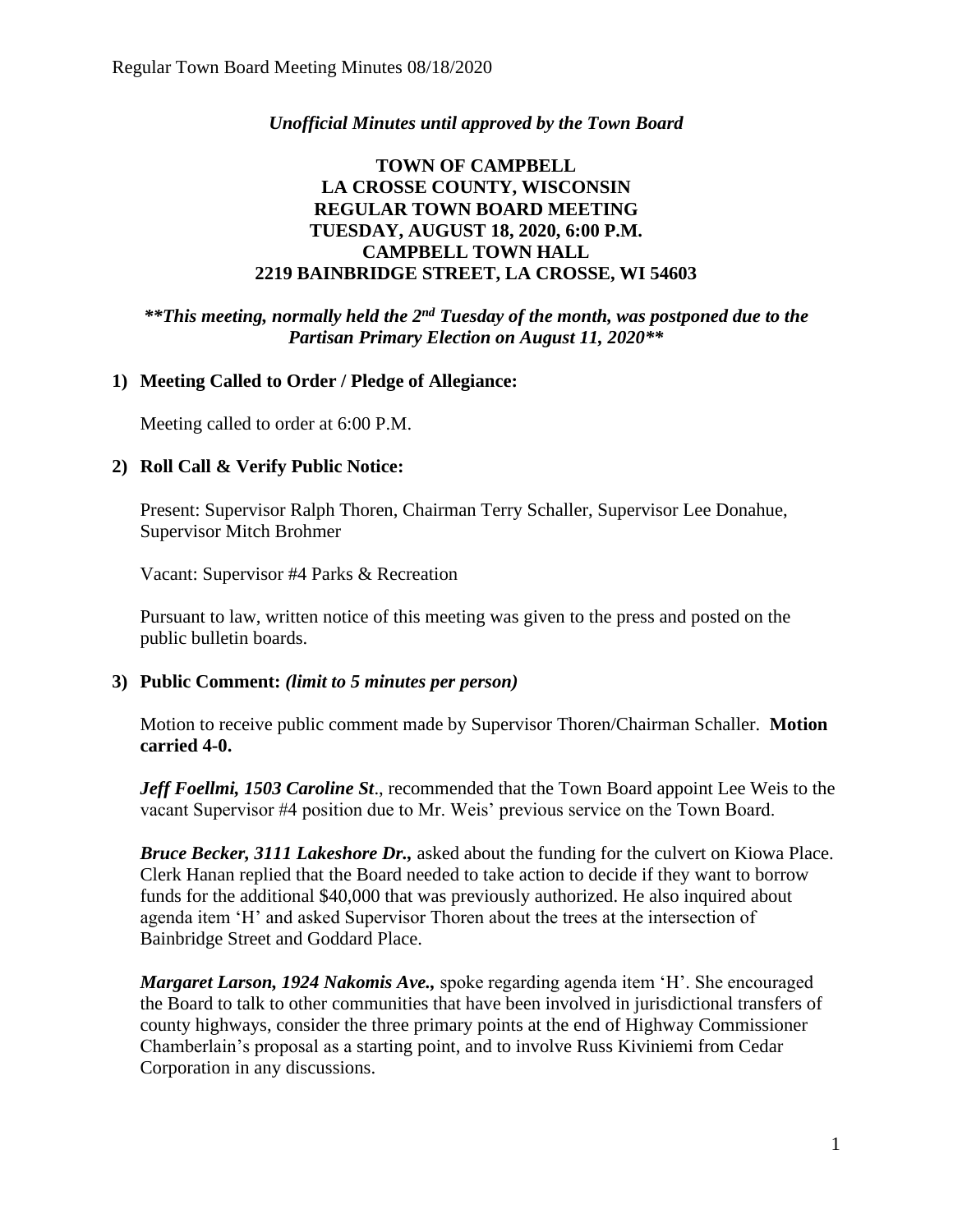*Lee Weis, 100 Church Dr.,* stated that today marked the 100-year anniversary of women gaining the right to vote.

*Andrew Jewell, 2830 Bayshore Dr.,* spoke regarding issues with his neighbors and encouraged timely ordinance violation follow-up by Town Board members.

*Pete Winkler, 537 Hinkley Rd.,* expressed concern regarding speeding on Hinkley Road and would like to see more law enforcement presence there.

*Laura Berg, 2226 Bainbridge St.,* spoke regarding a fence that was constructed by a neighbor.

*Bruce Becker, 3111 Lakeshore Dr.,* recommended that the Board does not accept the proposal from Highway Commissioner Chamberlain due to the significant costs involved. He also asked Sergeant Stratman about the timing of the speed grant enforcement.

*Margaret Larson, 1924 Nakomis Ave.,* stated that the County would offer the Town \$1.2 million for the reconditioning of County BW prior to the transfer and would be open to negotiations regarding additional costs.

Motion to close public comment made by Supervisor Donahue/Chairman Schaller. **Motion carried 4-0**

- **4) Consent Agenda: (All items listed are considered routine and will be enacted with one motion. There will be no separate discussion of these items unless a Board member so requests, in which case the item will be removed from the Consent Agenda and be considered on the Regular Agenda).**
	- **A) Approval of Minutes:** Regular Board Meeting 07/14/2020, Special Board Meeting 08/06/2020
	- **B) Plan Commission Meeting Recommendations:** Petition for a Conditional Use Permit to operate a trucking business out of a residential home and store a commercial dump truck on the property located at 2306 Bainbridge St., zoned Residential District "A" **(***Recommendation to approve with the conditions that the dump truck is not to be parked, stored or washed on the property, the vibration system and the air horn shall not be used***)**
	- **C) Payment of Bills:**

Motion to approve the Consent Agenda made by Supervisor Brohmer/Chairman Schaller. **Motion carried 4-0** 

# **5) Business:**

**A.** Approval of Operator's Licenses for: Renee Visgar-Tom Sawyer's Bar & Grill/Gerhard Pierce-French Island Lions Club/Mitchell Savaske-Robin's Nest.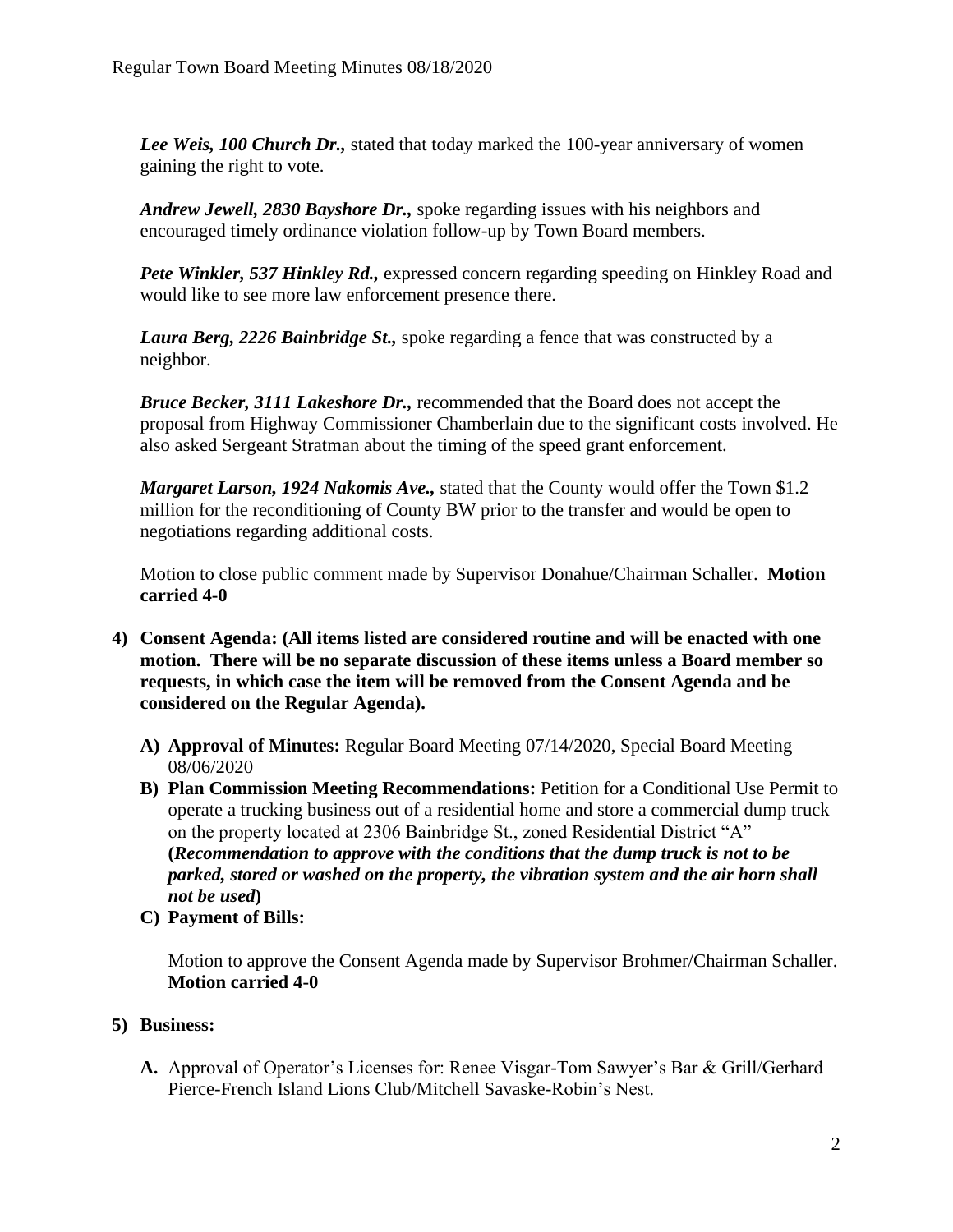Motion to approve the Operator's Licenses as presented made by Supervisor Brohmer/Chairman Schaller. **Motion carried 4-0.** 

**B)** Discussion and possible action regarding filling the vacant Town Board Supervisor #4 position.

Motion to appoint Jason Stratman to the vacant Town Board Supervisor #4 position made by Supervisor Brohmer/Chairman Schaller. **Motion carried 4-0. (Pursuant to Wisconsin State Statutes 17.25, Clerk Hanan voted on this appointment) Supervisor Donahue abstained.** 

**C)** Approval of the Capacity, Management, Operations and Maintenance Manual (CMOM) for the sewer system prepared in 2019.

Motion to approve the Capacity, Management, Operations and Maintenance Manual (CMOM) made by Supervisor Brohmer/Chairman Schaller. **Motion carried 4-0**

**D)** Approval of the 2020 Sewer Rehab Program.

Motion to hold this item over to the September Town Board meeting made by Supervisor Brohmer/Chairman Schaller. **Motion carried 4-0**

**E)** Resolution #2020-3 Approval of Compliance Maintenance Annual Report (CMAR) for 2019.

Motion to approve Resolution #2020-3 Approval of Compliance Maintenance Annual Report (CMAR) for 2019 made by Supervisor Brohmer/Chairman Schaller. **Motion carried 4-0.** 

**F)** Resolution #2020-4 a Resolution to authorize a representative to sign and submit the Recycling Grants to Responsible Units grant application.

Motion to approve Resolution #2020-4 to authorize a representative (Cassandra Hanan) to sign and submit the Recycling Grants to Responsible Units grant application made by Supervisor Donahue/Chairman Schaller. **Motion carried 4-0.** 

**G)** Discussion and possible action regarding funding for the Kiowa Place culvert project.

Motion to move forward with obtaining a loan from State Bank for the amount of \$40,000 to be placed on the 2021 tax levy made by Supervisor Thoren/Chairman Schaller. **Motion carried 4-0.** (*This item will be presented as a formal Resolution at the September 8, 2020 Town Board meeting.*)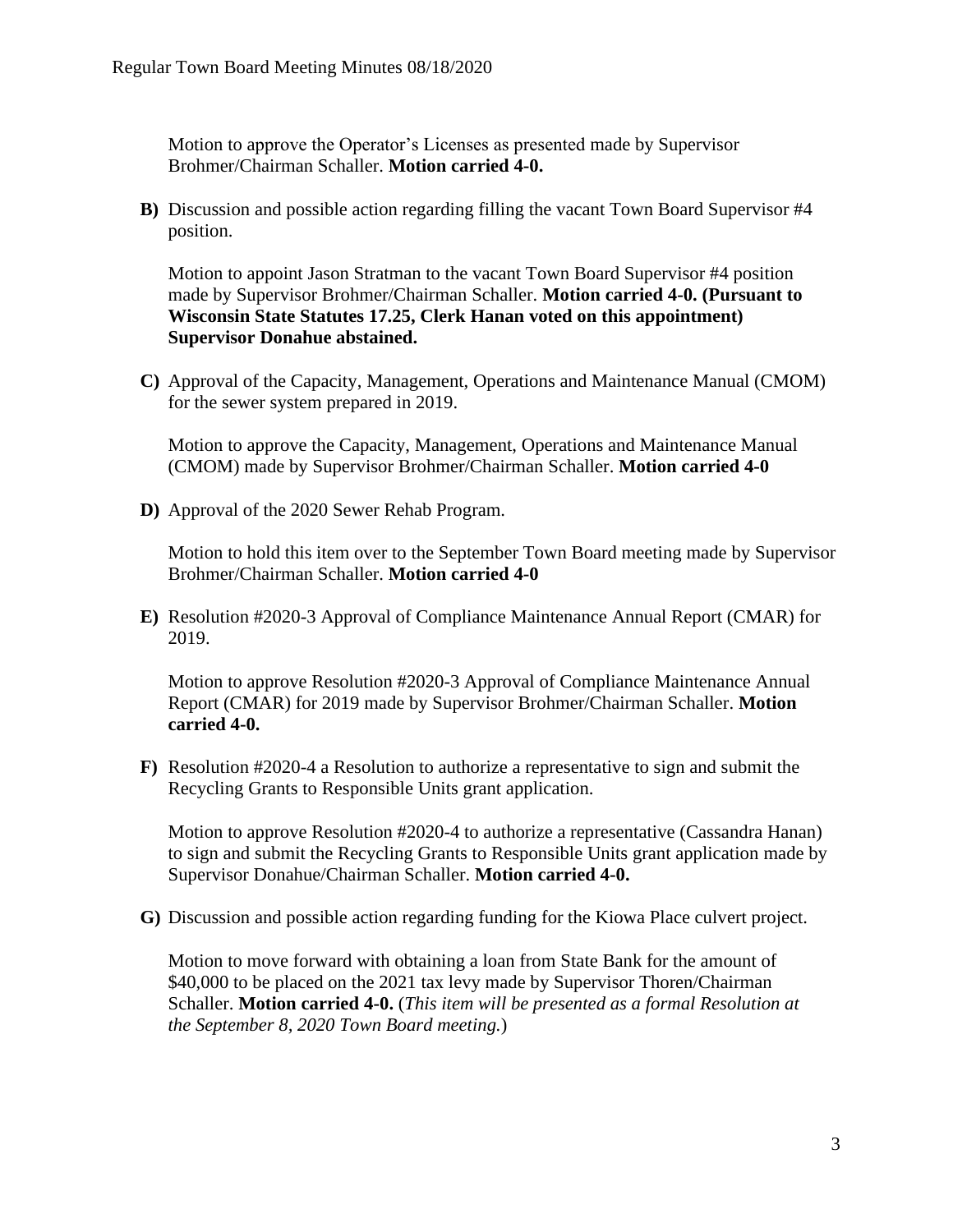**H)** Discussion and possible action regarding a proposal from La Crosse County Highway Commissioner Ron Chamberlain regarding CTH BW and Bainbridge Street south of Clinton St.

Supervisor Brohmer stated that the County has a better chance of obtaining grant funding for roads than the Town would. The proposed transfer by Highway Commissioner Chamberlain is not a viable option.

Supervisor Thoren stated that the road would have to be redone again in the future and the Town would not have the funds necessary to complete the project.

Motion for the Town not to take over County Highway BW made by Supervisor Brohmer/Chairman Schaller. **Motion carried 4-0.** 

**6) CLOSED SESSION:** Pursuant to Wisconsin State Statutes 19.85 (1) (e) *"Deliberating or negotiating the purchasing of public properties, the investing of public funds, or conducting other specified public business, whenever competitive or bargaining reasons require a closed session.* AND 19.85 (1) (c) *Considering employment, promotion, compensation or performance evaluation data of any public employee over which the governmental body has jurisdiction or exercises responsibility.*

Motion to convene in Closed Session pursuant to Wisconsin State Statute 19.85 (1)(e) and 19.85 (1) (c) on a roll call vote made by Supervisor Donahue/Chairman Schaller.

Supervisor Thoren- yes Chairman Schaller – yes, Supervisor Donahue- yes, Supervisor Brohmer-yes **Motion carried 4 yes – 0 no** 

## **(Closed Session 6:29 p.m.)**

- **A.** Contract with EO Johnson regarding Fortinet device and service.
- **B.** Discussion of work schedule flexibility in the Clerk's office due to COVID-19.

## **7) Reconvene in Open Session:**

Motion to reconvene in Open Session made by Supervisor Donahue/Chairman Schaller. **Motion carried 4-0 (6:43 p.m.)** 

**A)** Possible action of items discussed in Closed Session.

Motion to allow schedule flexibility in the Clerk's office due to COVID-19, to be determined by the Town Clerk made by Supervisor Donahue/Chairman Schaller. **Motion carried 4-0.**

## **8) Adjournment of Meeting:**